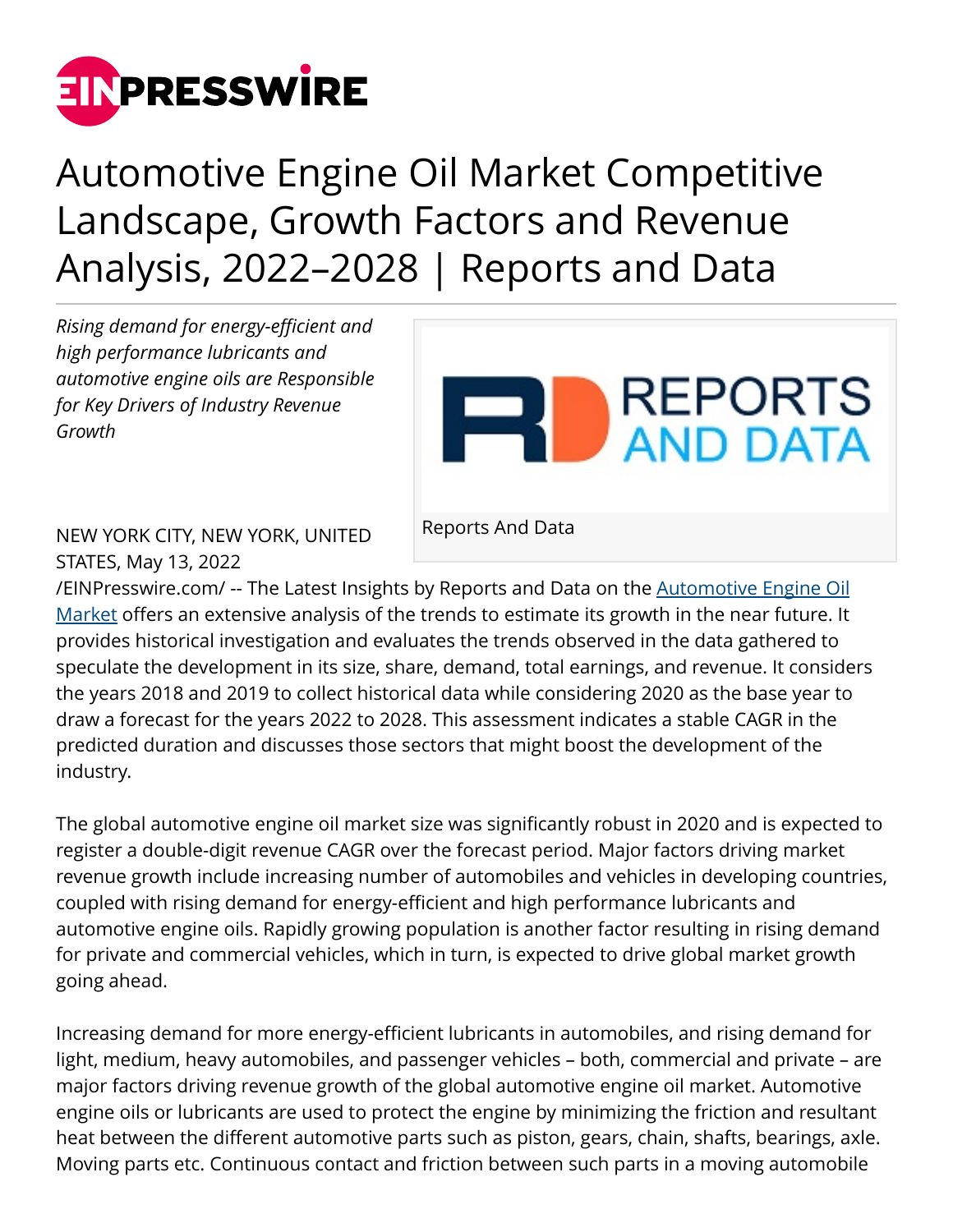can cause drag, friction, and wear, and required to be well lubricated to ensure smooth performance and better fuel efficiency, among others. These fluids and substances create a thin film between the moving parts of the engine and lubricates the combustion engine.

## Access Free sample PDF Copy of the Report @ [https://www.reportsanddata.com/sample](https://www.reportsanddata.com/sample-enquiry-form/3945)[enquiry-form/3945](https://www.reportsanddata.com/sample-enquiry-form/3945)

The key players in the global Automotive Engine Oil market include: Castrol, Total Lubricants, Shell, Valvoline, ExxonMobil Corp., Royal Dutch shell plc, Amsoil, Lukoil, Petronas, DANA Lubricants Factory, Chevron Corporation, Ashland Inc., RelaDyne, Fuchs Petrolub SE, HINDUJA GROUP, and others.

Market Scope: This report offers historical data points and forecasts and revenue growth at a global, regional, and country level, and provides analysis, industry trends, and consumption pattern details for each region, major country, and segment from 2018 to 2028. The global automotive engine oil market report includes industry trends, drivers, restraints, opportunities, threats, market strategies, segment revenue, and market share contribution by each regional and country market. In addition, the report offers industry analysis and competitive landscape, company financials, and impact analysis. The report includes a detailed view of the global automotive engine oil market, along with changing dynamics and trends, scenarios, detailed market and regional segmentation, regional landscape, analysis and evaluation, major investments, product offerings, product launches, and details of historical, current, and projected revenues.

To know more about the report @ [https://www.reportsanddata.com/report-detail/automotive](https://www.reportsanddata.com/report-detail/automotive-engine-oil-market)[engine-oil-market](https://www.reportsanddata.com/report-detail/automotive-engine-oil-market)

Segments covered in the report:

This report forecasts volume and revenue growth at a global, regional & country level, and provides an analysis on the industry trends in each of the sub-segments from 2016 to 2026. For the purpose of this study, Reports and Data have segmented the market on the basis of type, ingredient type, application and regional analysis.

Grade Outlook (Revenue, USD Billion; 2018 – 2028)

Mineral Synthetic Semi-synthetic

Engine Type Outlook (Revenue, USD Billion; 2018 – 2028)

Diesel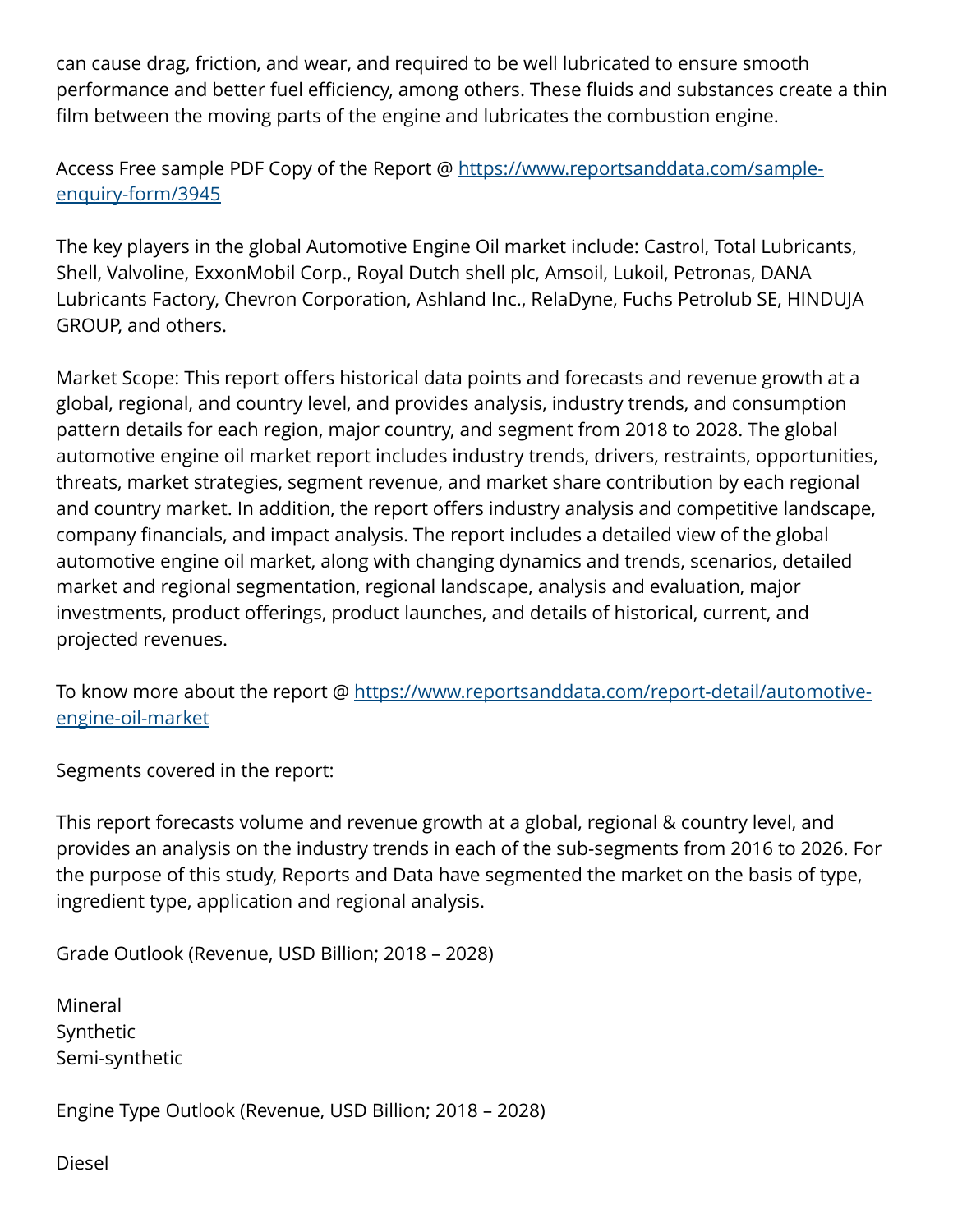Gasoline or Petrol Alternative fuel

Vehicle Type Outlook (Revenue, USD Billion; 2018 – 2028)

Light Commercial Vehicles (LCV) **Motorcycles** Passenger Vehicles Heavy Commercial Vehicles

Regional Outlook (Revenue, USD Billion; 2018–2028)

North America Europe Asia Pacific Latin America Middle East & Africa

Ask for Customize Research Report @ [https://www.reportsanddata.com/request-customization](https://www.reportsanddata.com/request-customization-form/3945)[form/3945](https://www.reportsanddata.com/request-customization-form/3945)

Key questions covered in the global Automotive Engine Oil market report:

What is the expected market size of the global Automotive Engine Oil market during the forecast period?

What factors are expected to hamper global Automotive Engine Oil market growth over the forecast period?

What key factors are expected to drive global revenue growth between Forecast Period? Which application segment is expected to dominate other application segments over the forecast period?

Which region is expected to dominate in terms of revenue during the forecast period? What are the key outcomes of Porter's Five Forces analysis and SWOT analysis? Which leading players are operating in the global Automotive Engine Oil market?

Read More Related Reports:

Metal Matrix Composite Market: [https://www.globenewswire.com/news](https://www.globenewswire.com/news-release/2020/06/08/2045231/0/en/Metal-Matrix-Composite-Market-is-forecasted-to-grow-at-a-rate-of-6-0-by-2027-Reports-and-Data.html)[release/2020/06/08/2045231/0/en/Metal-Matrix-Composite-Market-is-forecasted-to-grow-at-a](https://www.globenewswire.com/news-release/2020/06/08/2045231/0/en/Metal-Matrix-Composite-Market-is-forecasted-to-grow-at-a-rate-of-6-0-by-2027-Reports-and-Data.html)[rate-of-6-0-by-2027-Reports-and-Data.html](https://www.globenewswire.com/news-release/2020/06/08/2045231/0/en/Metal-Matrix-Composite-Market-is-forecasted-to-grow-at-a-rate-of-6-0-by-2027-Reports-and-Data.html)

Activated Bleaching Earth Market: [https://www.globenewswire.com/en/news](https://www.globenewswire.com/en/news-release/2021/03/16/2193908/0/en/Activated-Bleaching-Earth-Market-Size-To-Reach-USD-4-16-Billion-By-2028-CAGR-of-4-2-Reports-And-Data.html)[release/2021/03/16/2193908/0/en/Activated-Bleaching-Earth-Market-Size-To-Reach-USD-4-16-](https://www.globenewswire.com/en/news-release/2021/03/16/2193908/0/en/Activated-Bleaching-Earth-Market-Size-To-Reach-USD-4-16-Billion-By-2028-CAGR-of-4-2-Reports-And-Data.html) [Billion-By-2028-CAGR-of-4-2-Reports-And-Data.html](https://www.globenewswire.com/en/news-release/2021/03/16/2193908/0/en/Activated-Bleaching-Earth-Market-Size-To-Reach-USD-4-16-Billion-By-2028-CAGR-of-4-2-Reports-And-Data.html)